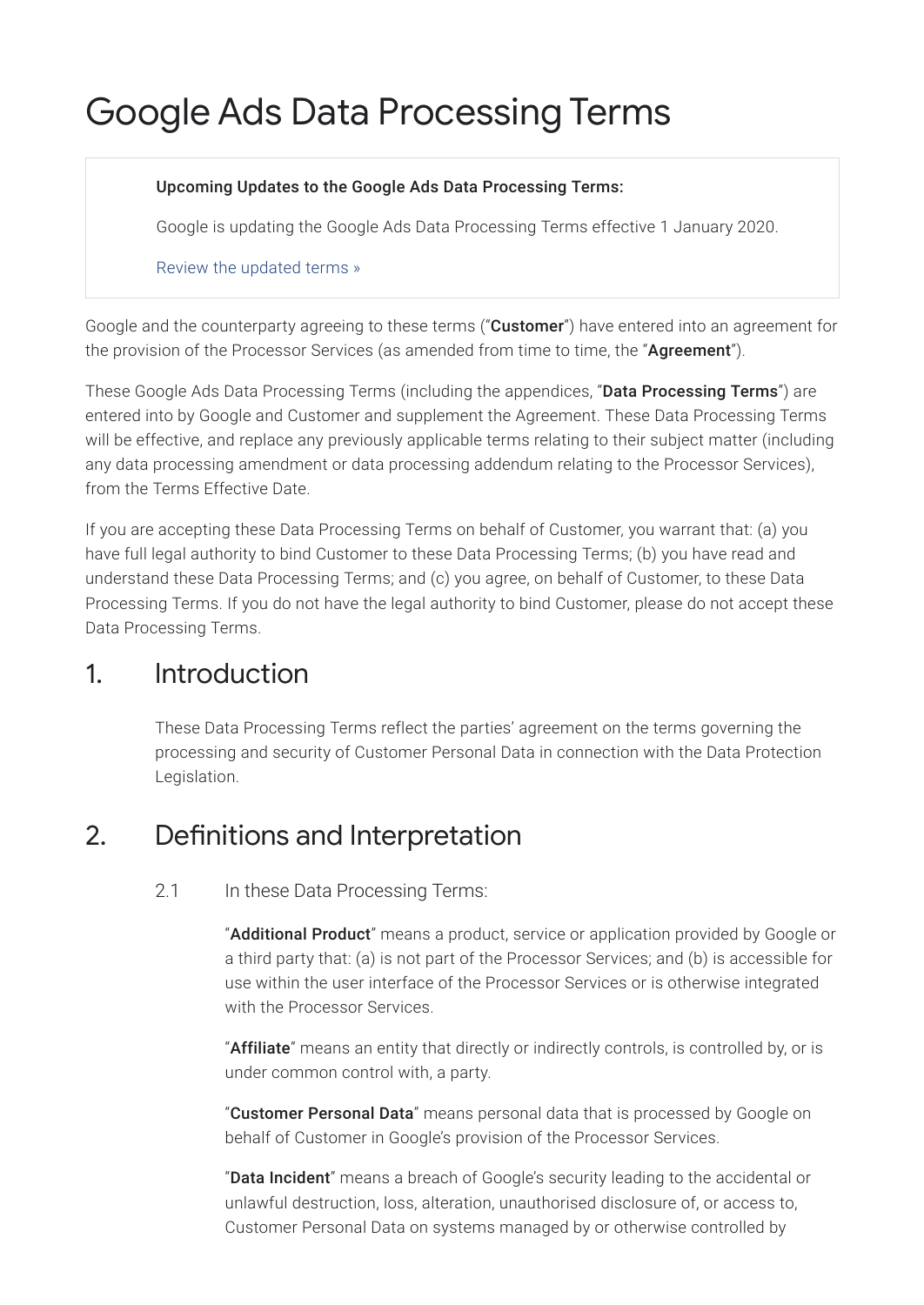Google. "Data Incidents" will not include unsuccessful attempts or activities that do not compromise the security of Customer Personal Data, including unsuccessful log-in attempts, pings, port scans, denial of service attacks, and other network attacks on firewalls or networked systems.

"Data Protection Legislation" means, as applicable: (a) the GDPR; and/or (b) the Federal Data Protection Act of 19 June 1992 (Switzerland).

"Data Subject Tool" means a tool (if any) made available by a Google Entity to data subjects that enables Google to respond directly and in a standardised manner to certain requests from data subjects in relation to Customer Personal Data (for example, online advertising settings or an opt-out browser plugin).

"EEA" means the European Economic Area.

"EU GDPR" means Regulation (EU) 2016/679 of the European Parliament and of the Council of 27 April 2016 on the protection of natural persons with regard to the processing of personal data and on the free movement of such data, and repealing Directive 95/46/EC.

"**European or National Laws**" means, as applicable: (a) EU or EU Member State law (if the EU GDPR applies to the processing of Customer Personal Data); and/or (b) the law of the UK or a part of the UK (if the UK GDPR applies to the processing of Customer Personal Data).

"**GDPR**" means, as applicable: (a) the EU GDPR; and/or (b) the UK GDPR.

"Google" means the Google Entity that is party to the Agreement.

"Google Affiliate Subprocessors" has the meaning given in Section 11.1 (Consent to Subprocessor Engagement).

"Google Entity" means Google LLC (formerly known as Google Inc.), Google Ireland Limited or any other Affiliate of Google LLC.

"ISO 27001 Certification" means ISO/IEC 27001:2013 certification or a comparable certification for the Processor Services.

"Notification Email Address" means the email address (if any) designated by Customer, via the user interface of the Processor Services or such other means provided by Google, to receive certain notifications from Google relating to these Data Processing Terms.

"Privacy Shield" means the EU-U.S. Privacy Shield legal framework, the Swiss-U.S. Privacy Shield legal framework, and any equivalent legal framework that may apply between the UK and the United States.

"Processor Services" means the applicable services listed at [privacy.google.com/businesses/adsservices](https://privacy.google.com/businesses/adsservices/).

"Security Documentation" means the certificate issued for the ISO 27001 Certification and any other security certifications or documentation that Google may make available in respect of the Processor Services.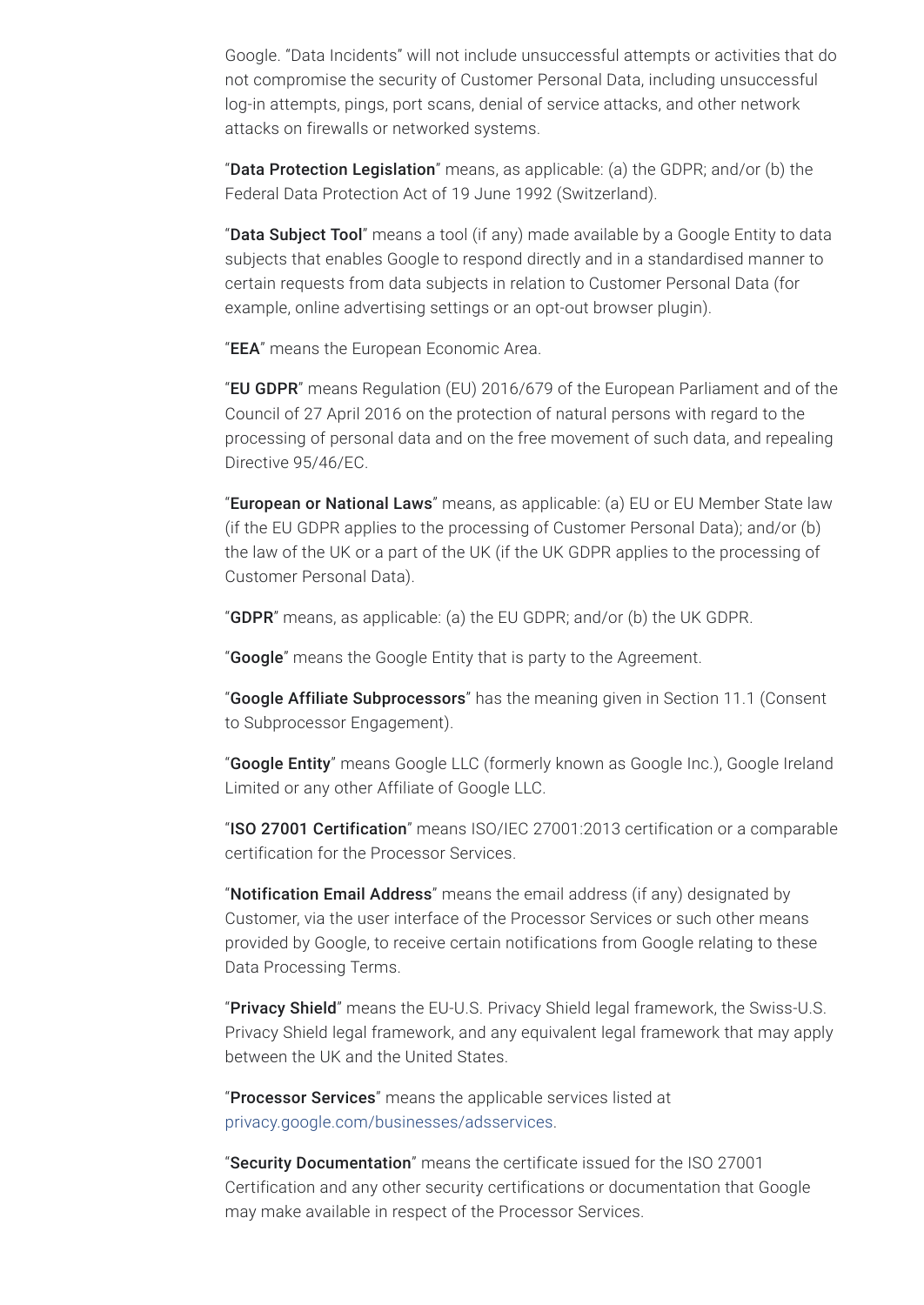"Security Measures" has the meaning given in Section 7.1.1 (Google's Security Measures).

"Subprocessors" means third parties authorised under these Data Processing Terms to have logical access to and process Customer Personal Data in order to provide parts of the Processor Services and any related technical support.

"Supervisory Authority" means, as applicable: (a) a "supervisory authority" as defined in the EU GDPR; and/or (b) the "Commissioner" as defined in the UK GDPR.

"Term" means the period from the Terms Effective Date until the end of Google's provision of the Processor Services under the Agreement.

"Terms Effective Date" means, as applicable:

- (a) 25 May 2018, if Customer clicked to accept or the parties otherwise agreed to these Data Processing Terms before or on such date; or
- (b) the date on which Customer clicked to accept or the parties otherwise agreed to these Data Processing Terms, if such date is after 25 May 2018.

"Third Party Subprocessors" has the meaning given in Section 11.1 (Consent to Subprocessor Engagement).

"UK GDPR" means the EU GDPR as amended and incorporated into UK law under the UK European Union (Withdrawal) Act 2018, if in force.

- 2.2 The terms "controller", "data subject", "personal data", "processing" and "processor" as used in these Data Processing Terms have the meanings given in the GDPR.
- 2.3 Any phrase introduced by the terms "including", "include" or any similar expression will be construed as illustrative and will not limit the sense of the words preceding those terms. Any examples in these Data Processing Terms are illustrative and not the sole examples of a particular concept.
- 2.4 Any reference to a legal framework, statute or other legislative enactment is a reference to it as amended or re-enacted from time to time.

### 3. Duration of these Data Processing Terms

These Data Processing Terms will take effect on the Terms Effective Date and, notwithstanding expiry of the Term, remain in effect until, and automatically expire upon, deletion of all Customer Personal Data by Google as described in these Data Processing Terms.

### 4. Application of these Data Processing Terms

4.1 **Application of Data Protection Legislation**. These Data Processing Terms will only apply to the extent that the Data Protection Legislation applies to the processing of Customer Personal Data, including if: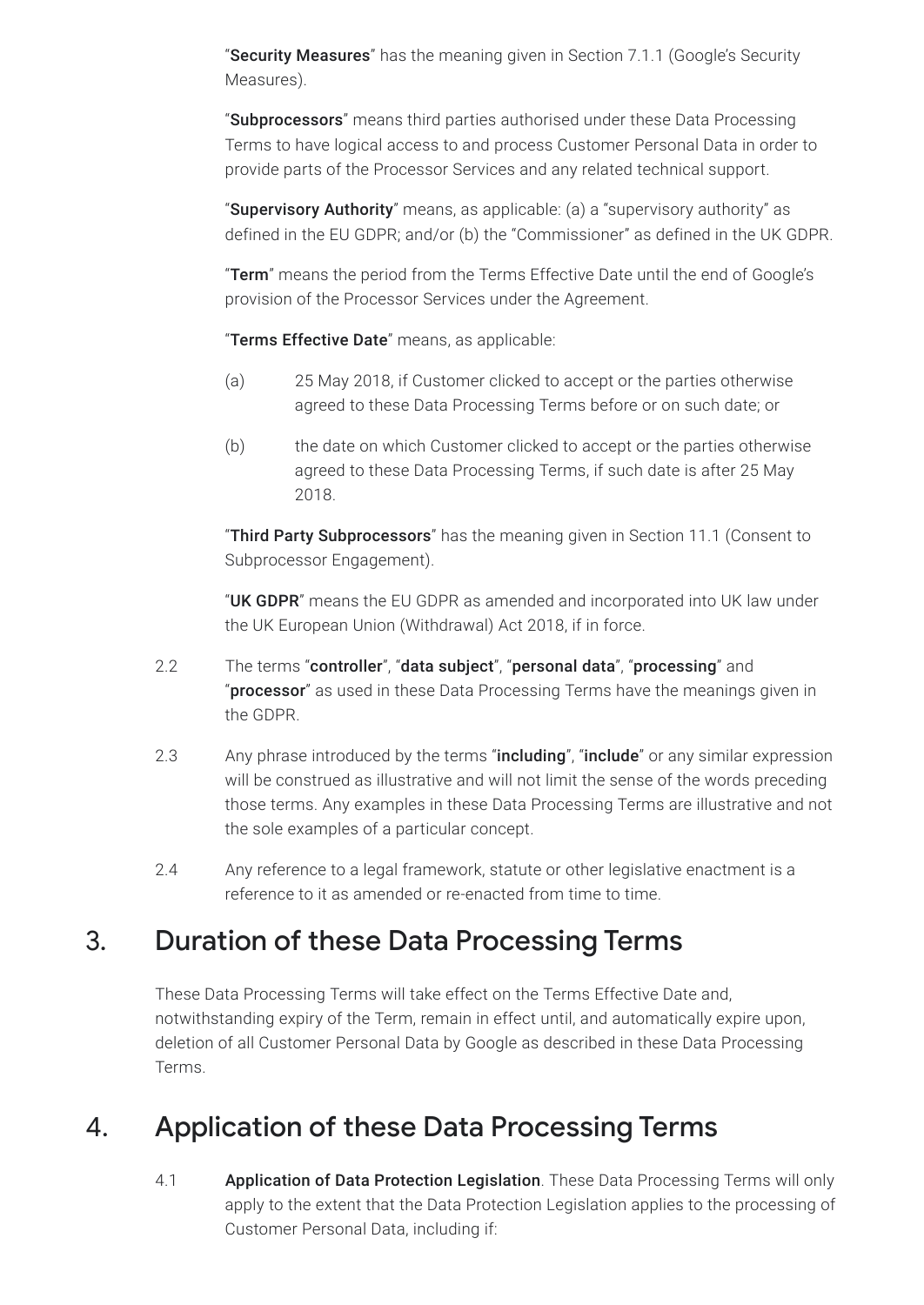- (a) the processing is in the context of the activities of an establishment of Customer in the EEA or the UK; and/or
- (b) Customer Personal Data is personal data relating to data subjects who are in the EEA or the UK and the processing relates to the offering to them of goods or services or the monitoring of their behaviour in the EEA or the UK.
- 4.2 **Application to Processor Services**. These Data Processing Terms will only apply to the Processor Services for which the parties agreed to these Data Processing Terms (for example: (a) the Processor Services for which Customer clicked to accept these Data Processing Terms; or (b) if the Agreement incorporates these Data Processing Terms by reference, the Processor Services that are the subject of the Agreement).

### 5. Processing of Data

- 5.1 Roles and Regulatory Compliance; Authorisation.
	- 5.1.1 Processor and Controller Responsibilities. The parties acknowledge and agree that:
		- (a) Appendix 1 describes the subject matter and details of the processing of Customer Personal Data;
		- (b) Google is a processor of Customer Personal Data under the Data Protection Legislation;
		- (c) Customer is a controller or processor, as applicable, of Customer Personal Data under the Data Protection Legislation; and
		- (d) each party will comply with the obligations applicable to it under the Data Protection Legislation with respect to the processing of Customer Personal Data.
	- 5.1.2 Authorisation by Third Party Controller. If Customer is a processor, Customer warrants to Google that Customer's instructions and actions with respect to Customer Personal Data, including its appointment of Google as another processor, have been authorised by the relevant controller.
- 5.2 Customer's Instructions. By entering into these Data Processing Terms, Customer instructs Google to process Customer Personal Data only in accordance with applicable law: (a) to provide the Processor Services and any related technical support; (b) as further specified via Customer's use of the Processor Services (including in the settings and other functionality of the Processor Services) and any related technical support; (c) as documented in the form of the Agreement, including these Data Processing Terms; and (d) as further documented in any other written instructions given by Customer and acknowledged by Google as constituting instructions for purposes of these Data Processing Terms.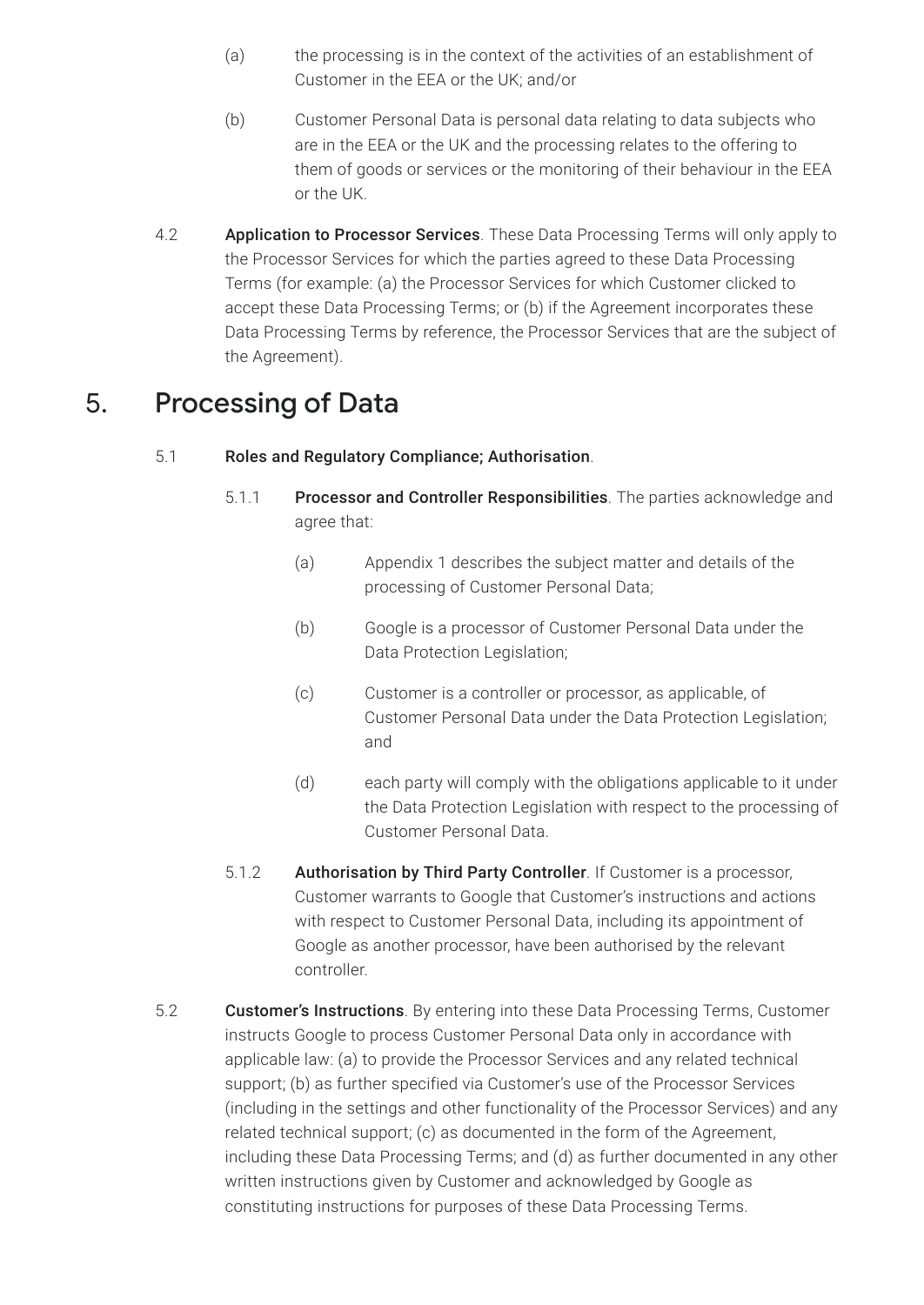- 5.3 Google's Compliance with Instructions. Google will comply with the instructions described in Section 5.2 (Customer's Instructions) (including with regard to data transfers) unless European or National Laws to which Google is subject require other processing of Customer Personal Data by Google, in which case Google will inform Customer (unless any such law prohibits Google from doing so on important grounds of public interest).
- 5.4 Additional Products. If Customer uses any Additional Product, the Processor Services may allow that Additional Product to access Customer Personal Data as required for the interoperation of the Additional Product with the Processor Services. For clarity, these Data Processing Terms do not apply to the processing of personal data in connection with the provision of any Additional Product used by Customer, including personal data transmitted to or from that Additional Product.

### 6. Data Deletion

#### 6.1 Deletion During Term.

#### 6.1.1 Processor Services With Deletion Functionality. During the Term, if:

- (a) the functionality of the Processor Services includes the option for Customer to delete Customer Personal Data;
- (b) Customer uses the Processor Services to delete certain Customer Personal Data; and
- (c) the deleted Customer Personal Data cannot be recovered by Customer (for example, from the "trash"),

then Google will delete such Customer Personal Data from its systems as soon as reasonably practicable and within a maximum period of 180 days, unless European or National Laws require storage.

- 6.1.2 Processor Services Without Deletion Functionality. During the Term, if the functionality of the Processor Services does not include the option for Customer to delete Customer Personal Data, then Google will comply with:
	- (a) any reasonable request from Customer to facilitate such deletion, insofar as this is possible taking into account the nature and functionality of the Processor Services and unless European or National Laws require storage; and
	- (b) the data retention practices described at [policies.google.com/technologies/ads](https://policies.google.com/technologies/ads).

Google may charge a fee (based on Google's reasonable costs) for any data deletion under Section 6.1.2(a). Google will provide Customer with further details of any applicable fee, and the basis of its calculation, in advance of any such data deletion.

6.2 **Deletion on Term Expiry**. On expiry of the Term, Customer instructs Google to delete all Customer Personal Data (including existing copies) from Google's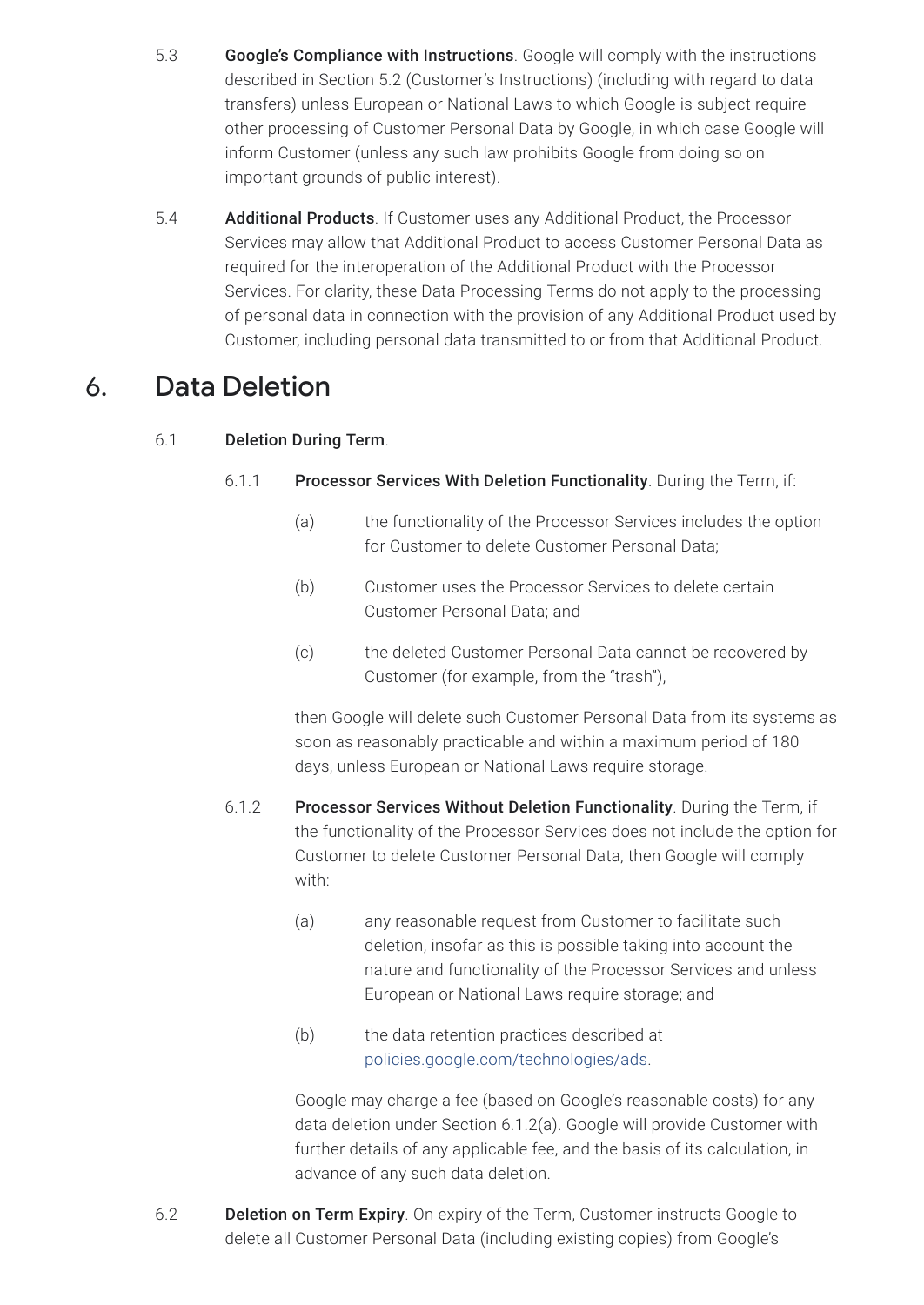systems in accordance with applicable law. Google will comply with this instruction as soon as reasonably practicable and within a maximum period of 180 days, unless European or National Laws require storage.

## 7. Data Security

#### 7.1 Google's Security Measures and Assistance.

- 7.1.1 Google's Security Measures. Google will implement and maintain technical and organisational measures to protect Customer Personal Data against accidental or unlawful destruction, loss, alteration, unauthorised disclosure or access as described in Appendix 2 (the "Security Measures"). As described in Appendix 2, the Security Measures include measures: (a) to encrypt personal data; (b) to help ensure the ongoing confidentiality, integrity, availability and resilience of Google's systems and services; (c) to help restore timely access to personal data following an incident; and (d) for regular testing of effectiveness. Google may update or modify the Security Measures from time to time, provided that such updates and modifications do not result in the degradation of the overall security of the Processor Services.
- 7.1.2 Security Compliance by Google Staff. Google will take appropriate steps to ensure compliance with the Security Measures by its employees, contractors and Subprocessors to the extent applicable to their scope of performance, including ensuring that all persons authorised to process Customer Personal Data have committed themselves to confidentiality or are under an appropriate statutory obligation of confidentiality.
- 7.1.3 Google's Security Assistance. Customer agrees that Google will (taking into account the nature of the processing of Customer Personal Data and the information available to Google) assist Customer in ensuring compliance with any obligations of Customer in respect of security of personal data and personal data breaches, including (if applicable) Customer's obligations pursuant to Articles 32 to 34 (inclusive) of the GDPR, by:
	- (a) implementing and maintaining the Security Measures in accordance with Section 7.1.1 (Google's Security Measures);
	- (b) complying with the terms of Section 7.2 (Data Incidents); and
	- (c) providing Customer with the Security Documentation in accordance with Section 7.5.1 (Reviews of Security Documentation) and the information contained in these Data Processing Terms.

#### 7.2 Data Incidents.

7.2.1 **Incident Notification**. If Google becomes aware of a Data Incident, Google will: (a) notify Customer of the Data Incident promptly and without undue delay; and (b) promptly take reasonable steps to minimise harm and secure Customer Personal Data.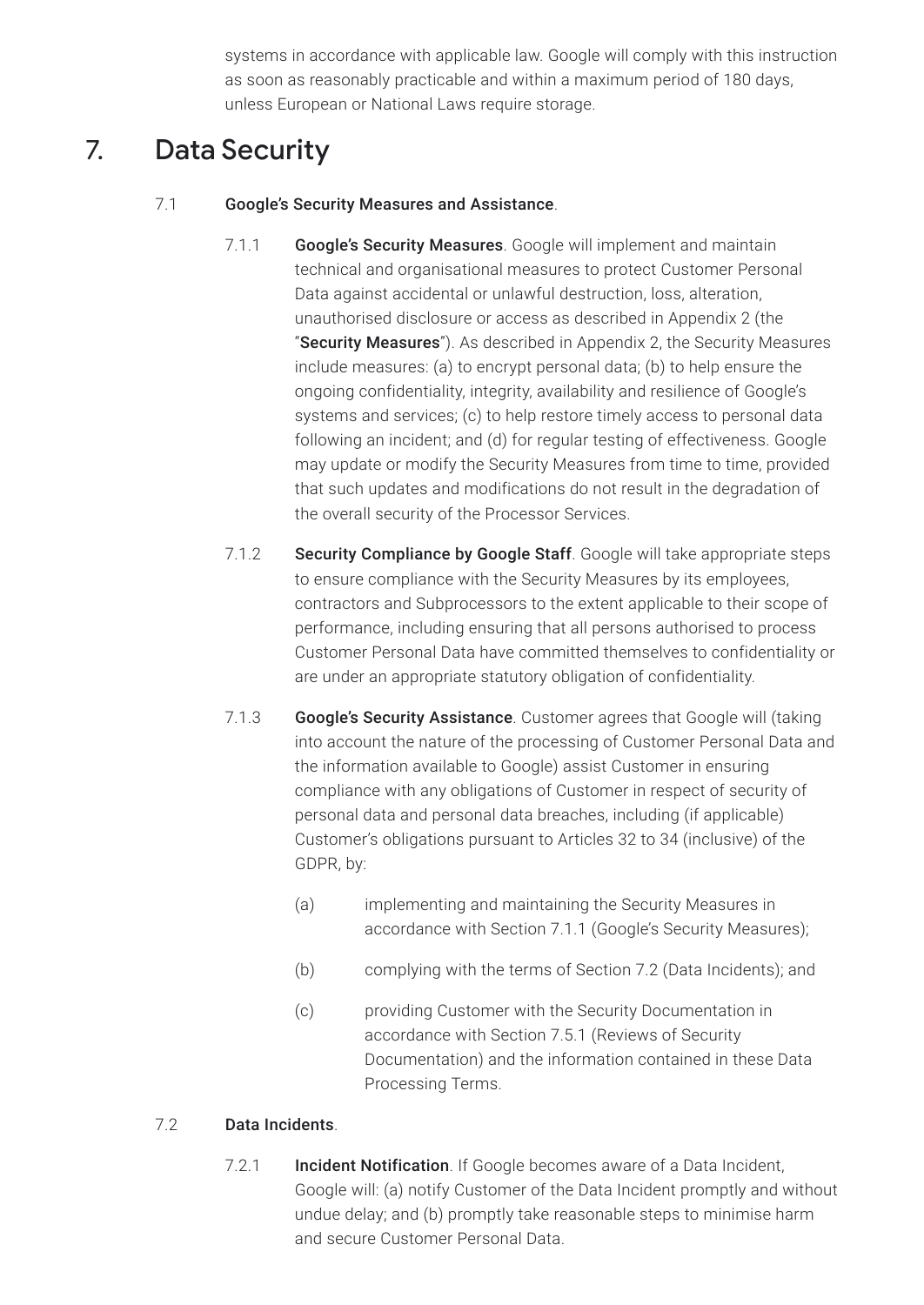- 7.2.2 **Details of Data Incident**. Notifications made under Section 7.2.1 (Incident Notification) will describe, to the extent possible, details of the Data Incident, including steps taken to mitigate the potential risks and steps Google recommends Customer take to address the Data Incident.
- 7.2.3 **Delivery of Notification**. Google will deliver its notification of any Data Incident to the Notification Email Address or, at Google's discretion (including if Customer has not provided a Notification Email Address), by other direct communication (for example, by phone call or an in-person meeting). Customer is solely responsible for providing the Notification Email Address and ensuring that the Notification Email Address is current and valid.
- 7.2.4 Third Party Notifications. Customer is solely responsible for complying with incident notification laws applicable to Customer and fulfilling any third party notification obligations related to any Data Incident.
- 7.2.5 No Acknowledgement of Fault by Google. Google's notification of or response to a Data Incident under this Section 7.2 (Data Incidents) will not be construed as an acknowledgement by Google of any fault or liability with respect to the Data Incident.

#### 7.3 Customer's Security Responsibilities and Assessment.

- 7.3.1 Customer's Security Responsibilities. Customer agrees that, without prejudice to Google's obligations under Sections 7.1 (Google's Security Measures and Assistance) and 7.2 (Data Incidents):
	- (a) Customer is solely responsible for its use of the Processor Services, including:
		- (i) making appropriate use of the Processor Services to ensure a level of security appropriate to the risk in respect of Customer Personal Data; and
		- (ii) securing the account authentication credentials, systems and devices Customer uses to access the Processor Services; and
	- (b) Google has no obligation to protect Customer Personal Data that Customer elects to store or transfer outside of Google's and its Subprocessors' systems.
- 7.3.2 Customer's Security Assessment. Customer acknowledges and agrees that (taking into account the state of the art, the costs of implementation and the nature, scope, context and purposes of the processing of Customer Personal Data as well as the risks to individuals) the Security Measures implemented and maintained by Google as set out in Section 7.1.1 (Google's Security Measures) provide a level of security appropriate to the risk in respect of Customer Personal Data.
- 7.4 Security Certification. To evaluate and help ensure the continued effectiveness of the Security Measures, Google will maintain the ISO 27001 Certification.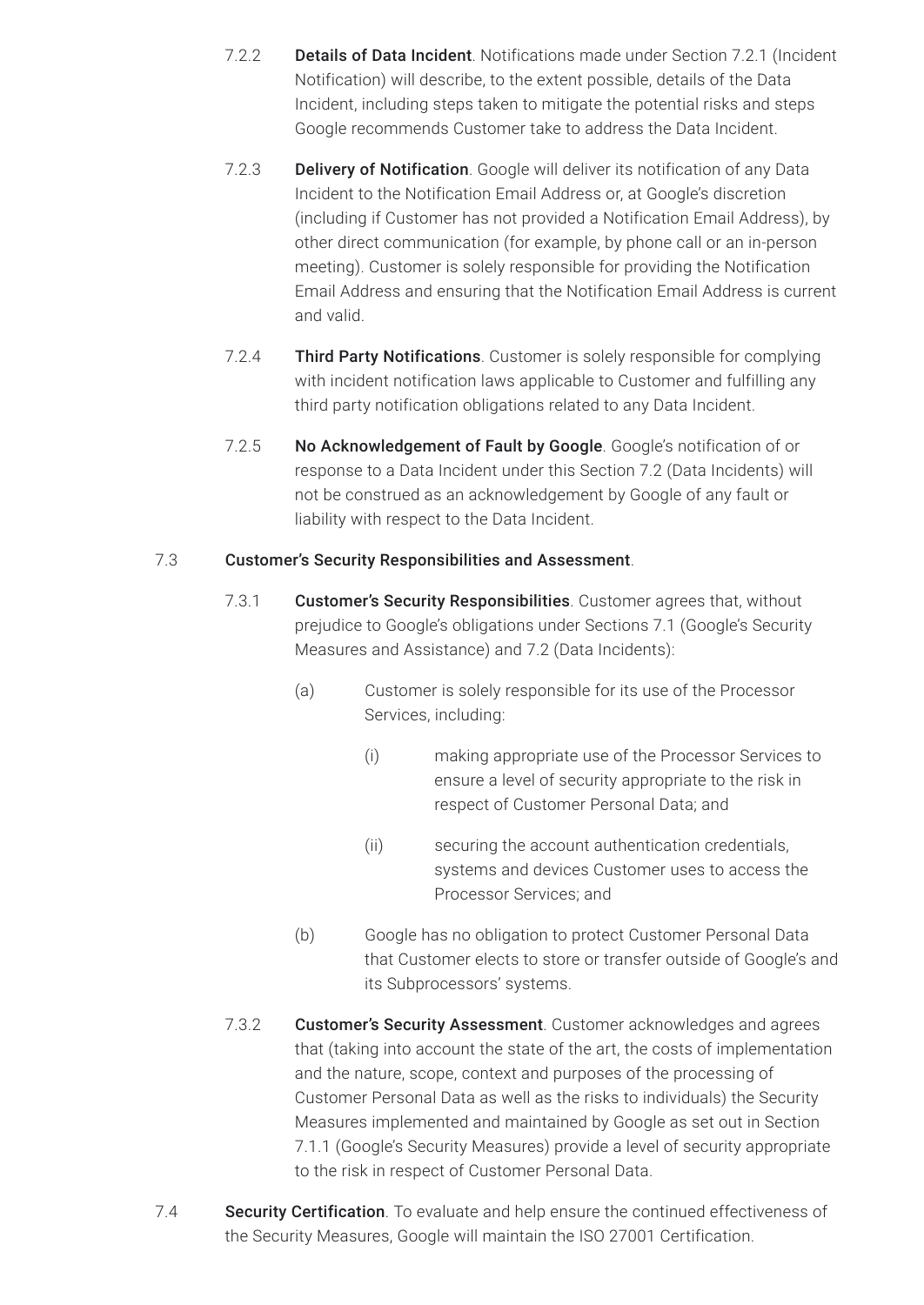#### 7.5 Reviews and Audits of Compliance.

7.5.1 Reviews of Security Documentation. To demonstrate compliance by Google with its obligations under these Data Processing Terms, Google will make the Security Documentation available for review by Customer.

#### 7.5.2 Customer's Audit Rights.

- (a) Google will allow Customer or a third party auditor appointed by Customer to conduct audits (including inspections) to verify Google's compliance with its obligations under these Data Processing Terms in accordance with Section 7.5.3 (Additional Business Terms for Audits). Google will contribute to such audits as described in Section 7.4 (Security Certification) and this Section 7.5 (Reviews and Audits of Compliance).
- (b) Customer may also conduct an audit to verify Google's compliance with its obligations under these Data Processing Terms by reviewing the certificate issued for the ISO 27001 Certification (which reflects the outcome of an audit conducted by a third party auditor).

#### 7.5.3 Additional Business Terms for Audits.

- (a) Customer will send any request for an audit under Section 7.5.2(a) to Google as described in Section 12.1 (Contacting Google).
- (b) Following receipt by Google of a request under Section 7.5.3(a), Google and Customer will discuss and agree in advance on the reasonable start date, scope and duration of, and security and confidentiality controls applicable to, any audit under Section 7.5.2(a).
- (c) Google may charge a fee (based on Google's reasonable costs) for any audit under Section 7.5.2(a). Google will provide Customer with further details of any applicable fee, and the basis of its calculation, in advance of any such audit. Customer will be responsible for any fees charged by any third party auditor appointed by Customer to execute any such audit.
- (d) Google may object to any third party auditor appointed by Customer to conduct any audit under Section 7.5.2(a) if the auditor is, in Google's reasonable opinion, not suitably qualified or independent, a competitor of Google or otherwise manifestly unsuitable. Any such objection by Google will require Customer to appoint another auditor or conduct the audit itself.
- (e) Nothing in these Data Processing Terms will require Google either to disclose to Customer or its third party auditor, or to allow Customer or its third party auditor to access:
	- (i) any data of any other customer of a Google Entity;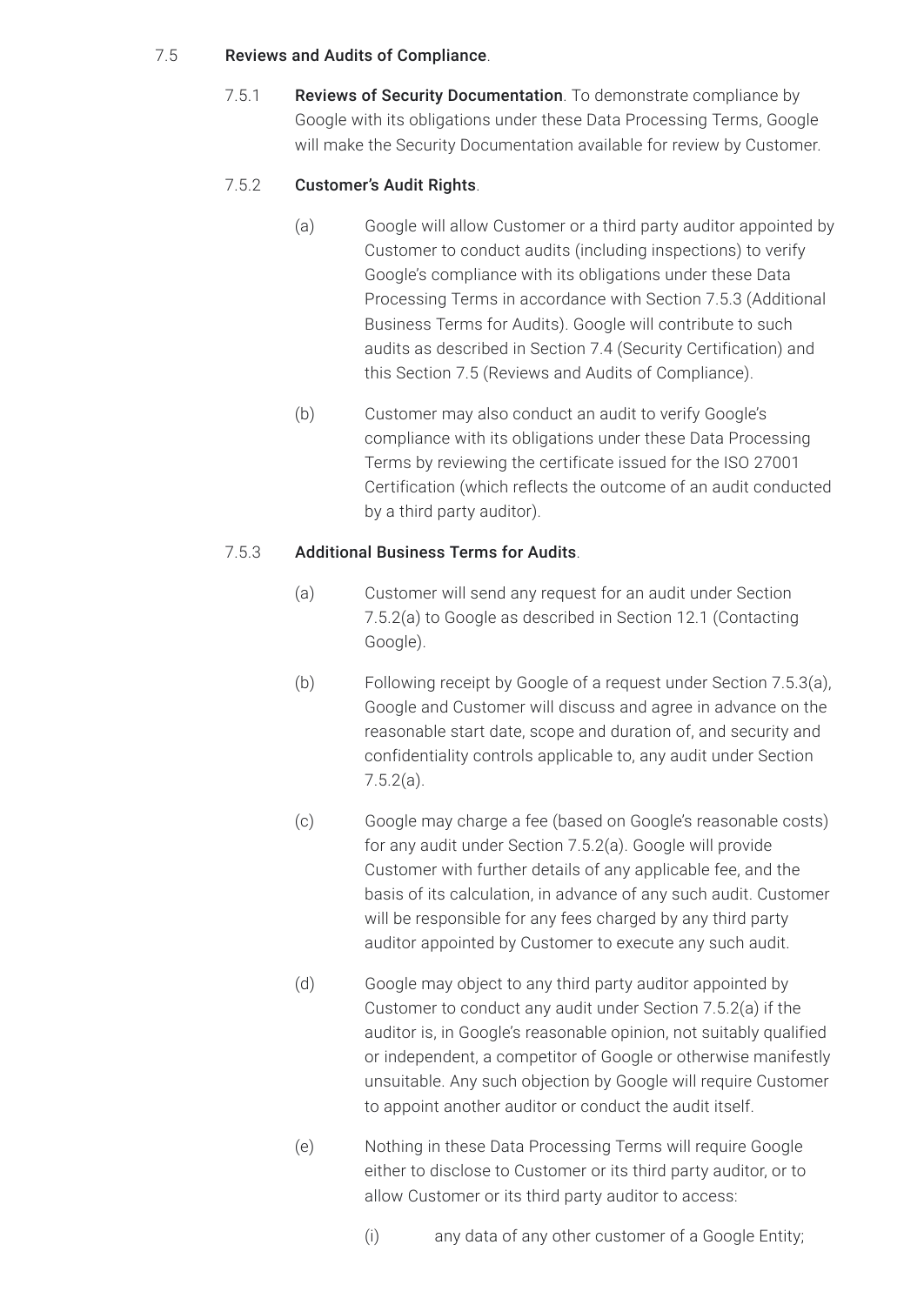- (ii) any Google Entity's internal accounting or financial information;
- (iii) any trade secret of a Google Entity;
- (iv) any information that, in Google's reasonable opinion, could: (A) compromise the security of any Google Entity's systems or premises; or (B) cause any Google Entity to breach its obligations under the Data Protection Legislation or its security and/or privacy obligations to Customer or any third party; or
- (v) any information that Customer or its third party auditor seeks to access for any reason other than the good faith fulfilment of Customer's obligations under the Data Protection Legislation.

### 8. Impact Assessments and Consultations

Customer agrees that Google will (taking into account the nature of the processing and the information available to Google) assist Customer in ensuring compliance with any obligations of Customer in respect of data protection impact assessments and prior consultation, including (if applicable) Customer's obligations pursuant to Articles 35 and 36 of the GDPR, by:

- (a) providing the Security Documentation in accordance with Section 7.5.1 (Reviews of Security Documentation);
- (b) providing the information contained in these Data Processing Terms; and
- (c) providing or otherwise making available, in accordance with Google's standard practices, other materials concerning the nature of the Processor Services and the processing of Customer Personal Data (for example, help centre materials).

### 9. Data Subject Rights

- 9.1 **Responses to Data Subject Requests**. If Google receives a request from a data subject in relation to Customer Personal Data, Google will:
	- (a) if the request is made via a Data Subject Tool, respond directly to the data subject's request in accordance with the standard functionality of that Data Subject Tool; or
	- (b) if the request is not made via a Data Subject Tool, advise the data subject to submit his/her request to Customer, and Customer will be responsible for responding to such request.
- 9.2 **Google's Data Subject Request Assistance**. Customer agrees that Google will (taking into account the nature of the processing of Customer Personal Data and, if applicable, Article 11 of the GDPR) assist Customer in fulfilling any obligation of Customer to respond to requests by data subjects, including (if applicable)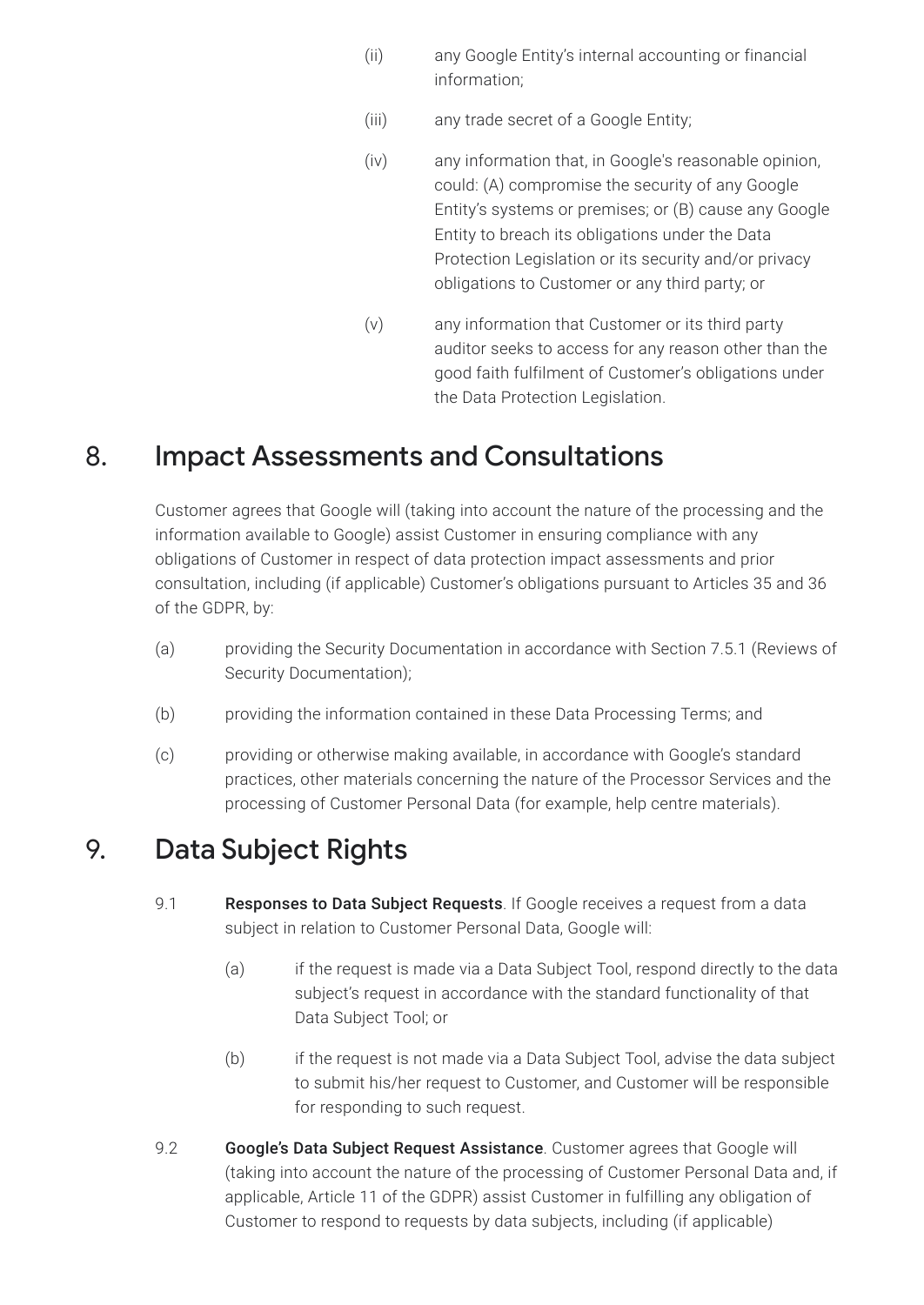Customer's obligation to respond to requests for exercising the data subject's rights laid down in Chapter III of the GDPR, by:

- (a) providing the functionality of the Processor Services;
- (b) complying with the commitments set out in Section 9.1 (Responses to Data Subject Requests); and
- (c) if applicable to the Processor Services, making available Data Subject Tools.

### 10. Data Transfers

- 10.1 Data Storage and Processing Facilities. Customer agrees that Google may, subject to Section 10.2 (Transfers of Data), store and process Customer Personal Data in the United States of America and any other country in which Google or any of its Subprocessors maintains facilities.
- 10.2 **Transfers of Data**. Google will ensure that:
	- (a) the parent company of the Google group, Google LLC, remains selfcertified under Privacy Shield; and
	- (b) the scope of Google LLC's Privacy Shield certification includes Customer Personal Data.
- 10.3 Data Centre Information. Information about the locations of Google data centres is available at [www.google.com/about/datacenters/inside/locations/index.html.](https://www.google.com/about/datacenters/inside/locations/index.html)

#### 11. Subprocessors

- 11.1 Consent to Subprocessor Engagement. Customer specifically authorises the engagement of Google's Affiliates as Subprocessors ("Google Affiliate Subprocessors"). In addition, Customer generally authorises the engagement of any other third parties as Subprocessors ("Third Party Subprocessors").
- 11.2 Information about Subprocessors. Information about Subprocessors is available at [privacy.google.com/businesses/subprocessors.](https://privacy.google.com/businesses/subprocessors/)
- 11.3 Requirements for Subprocessor Engagement. When engaging any Subprocessor, Google will:
	- (a) ensure via a written contract that:
		- (i) the Subprocessor only accesses and uses Customer Personal Data to the extent required to perform the obligations subcontracted to it, and does so in accordance with the Agreement (including these Data Processing Terms) and Privacy Shield; and
		- (ii) if the GDPR applies to the processing of Customer Personal Data, the data protection obligations set out in Article 28(3) of the GDPR are imposed on the Subprocessor; and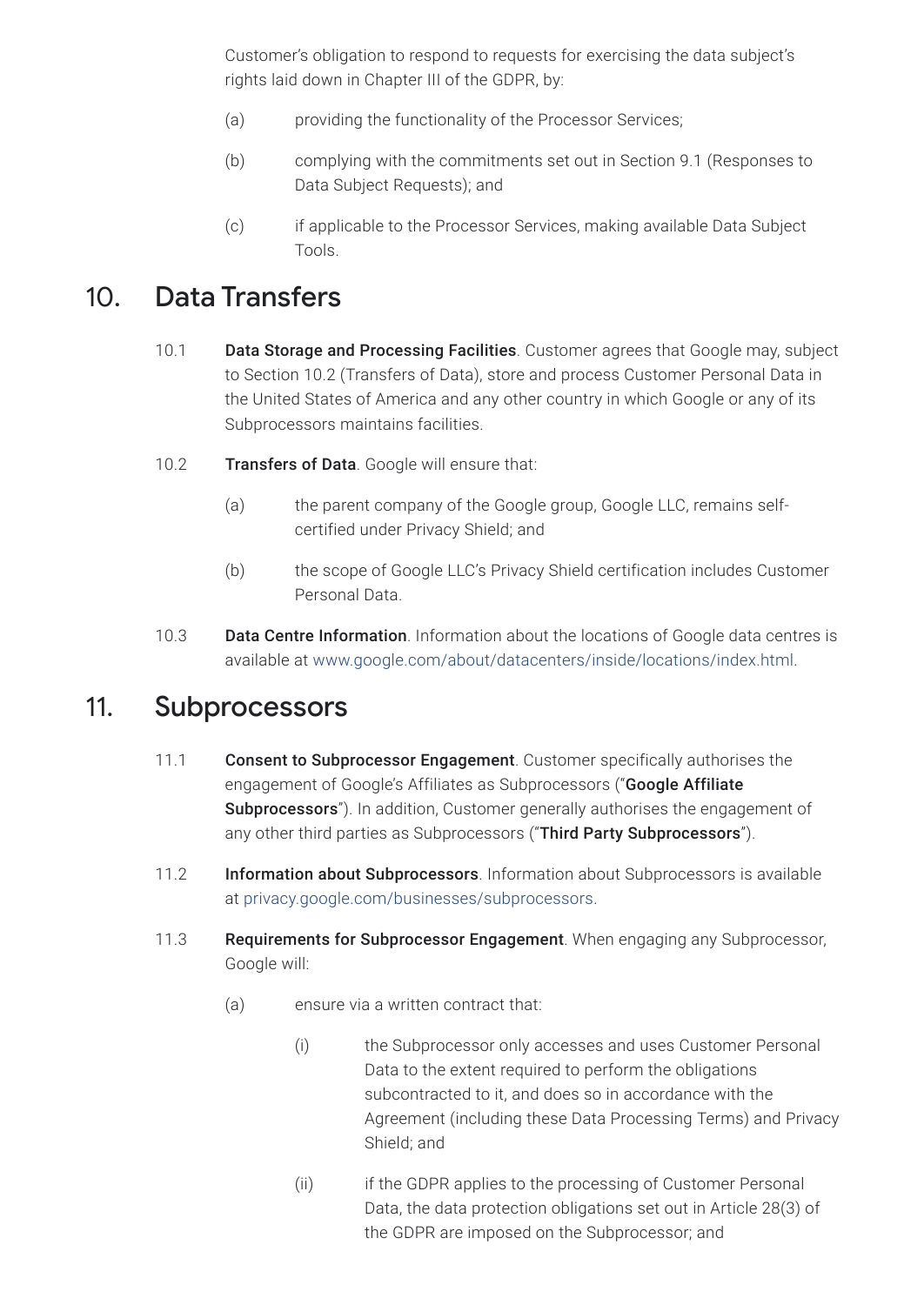(b) remain fully liable for all obligations subcontracted to, and all acts and omissions of, the Subprocessor.

#### 11.4 Opportunity to Object to Subprocessor Changes.

- (a) When any new Third Party Subprocessor is engaged during the Term, Google will, at least 30 days before the new Third Party Subprocessor processes any Customer Personal Data, inform Customer of the engagement (including the name and location of the relevant subprocessor and the activities it will perform) by sending an email to the Notification Email Address.
- (b) Customer may object to any new Third Party Subprocessor by terminating the Agreement immediately upon written notice to Google, on condition that Customer provides such notice within 90 days of being informed of the engagement of the new Third Party Subprocessor as described in Section 11.4(a). This termination right is Customer's sole and exclusive remedy if Customer objects to any new Third Party Subprocessor.

### 12. Contacting Google; Processing Records

- 12.1 Contacting Google. Customer may contact Google in relation to the exercise of its rights under these Data Processing Terms via the methods described at [privacy.google.com/businesses/processorsupport](https://privacy.google.com/businesses/processorsupport/) or via such other means as may be provided by Google from time to time.
- 12.2 Google's Processing Records. Customer acknowledges that Google is required under the GDPR to: (a) collect and maintain records of certain information, including the name and contact details of each processor and/or controller on behalf of which Google is acting and (if applicable) of such processor's or controller's local representative and data protection officer; and (b) make such information available to any Supervisory Authority. Accordingly, Customer will, where requested and as applicable to Customer, provide such information to Google via the user interface of the Processor Services or via such other means as may be provided by Google, and will use such user interface or other means to ensure that all information provided is kept accurate and up-to-date.

### 13. Liability

If the Agreement is governed by the laws of:

(a) a state of the United States of America, then, notwithstanding anything else in the Agreement, the total liability of either party towards the other party under or in connection with these Data Processing Terms will be limited to the maximum monetary or payment-based amount at which that party's liability is capped under the Agreement (for clarity, any exclusion of indemnification claims from the Agreement's limitation of liability will not apply to indemnification claims under the Agreement relating to the Data Protection Legislation); or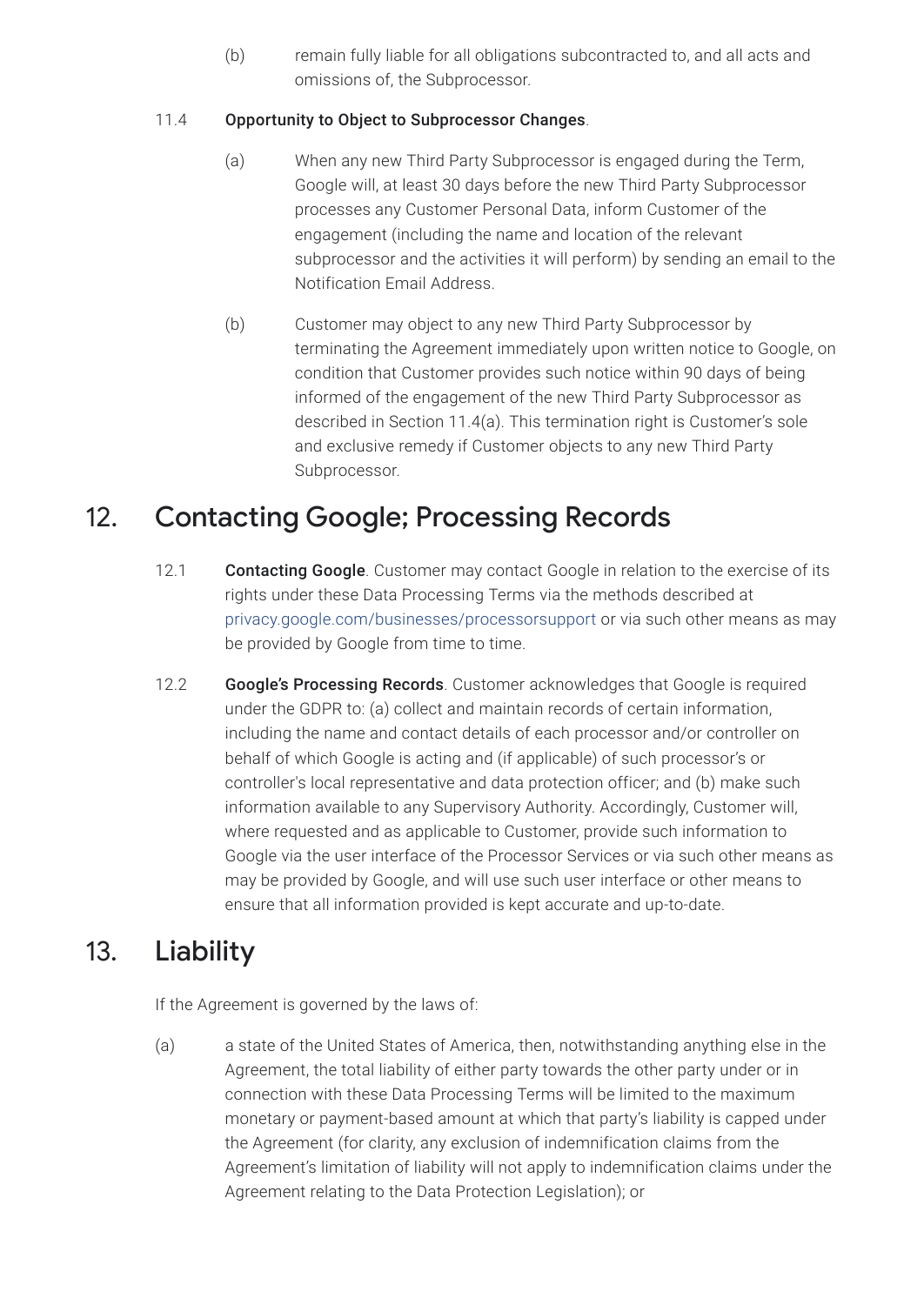(b) a jurisdiction that is not a state of the United States of America, then the liability of the parties under or in connection with these Data Processing Terms will be subject to the exclusions and limitations of liability in the Agreement.

### 14. Effect of these Data Processing Terms

If there is any conflict or inconsistency between the terms of these Data Processing Terms and the remainder of the Agreement, the terms of these Data Processing Terms will govern. Subject to the amendments in these Data Processing Terms, the Agreement remains in full force and effect.

### 15. Changes to these Data Processing Terms

- 15.1 Changes to URLs. From time to time, Google may change any URL referenced in these Data Processing Terms and the content at any such URL. Google may only change the list of potential Processor Services at [privacy.google.com/businesses/adsservices](https://privacy.google.com/businesses/adsservices/):
	- (a) to reflect a change to the name of a service;
	- (b) to add a new service; or
	- (c) to remove a service where either: (i) all contracts for the provision of that service are terminated; or (ii) Google has Customer's consent.
- 15.2 Changes to Data Processing Terms. Google may change these Data Processing Terms if the change:
	- (a) is expressly permitted by these Data Processing Terms, including as described in Section 15.1 (Changes to URLs);
	- (b) reflects a change in the name or form of a legal entity;
	- (c) is required to comply with applicable law, applicable regulation, a court order or guidance issued by a governmental regulator or agency; or
	- (d) does not: (i) result in a degradation of the overall security of the Processor Services; (ii) expand the scope of, or remove any restrictions on, Google's processing of Customer Personal Data, as described in Section 5.3 (Google's Compliance with Instructions); and (iii) otherwise have a material adverse impact on Customer's rights under these Data Processing Terms, as reasonably determined by Google.
- 15.3 Notification of Changes. If Google intends to change these Data Processing Terms under Section 15.2(c) or (d), Google will inform Customer at least 30 days (or such shorter period as may be required to comply with applicable law, applicable regulation, a court order or guidance issued by a governmental regulator or agency) before the change will take effect by either: (a) sending an email to the Notification Email Address; or (b) alerting Customer via the user interface for the Processor Services. If Customer objects to any such change, Customer may terminate the Agreement by giving written notice to Google within 90 days of being informed by Google of the change.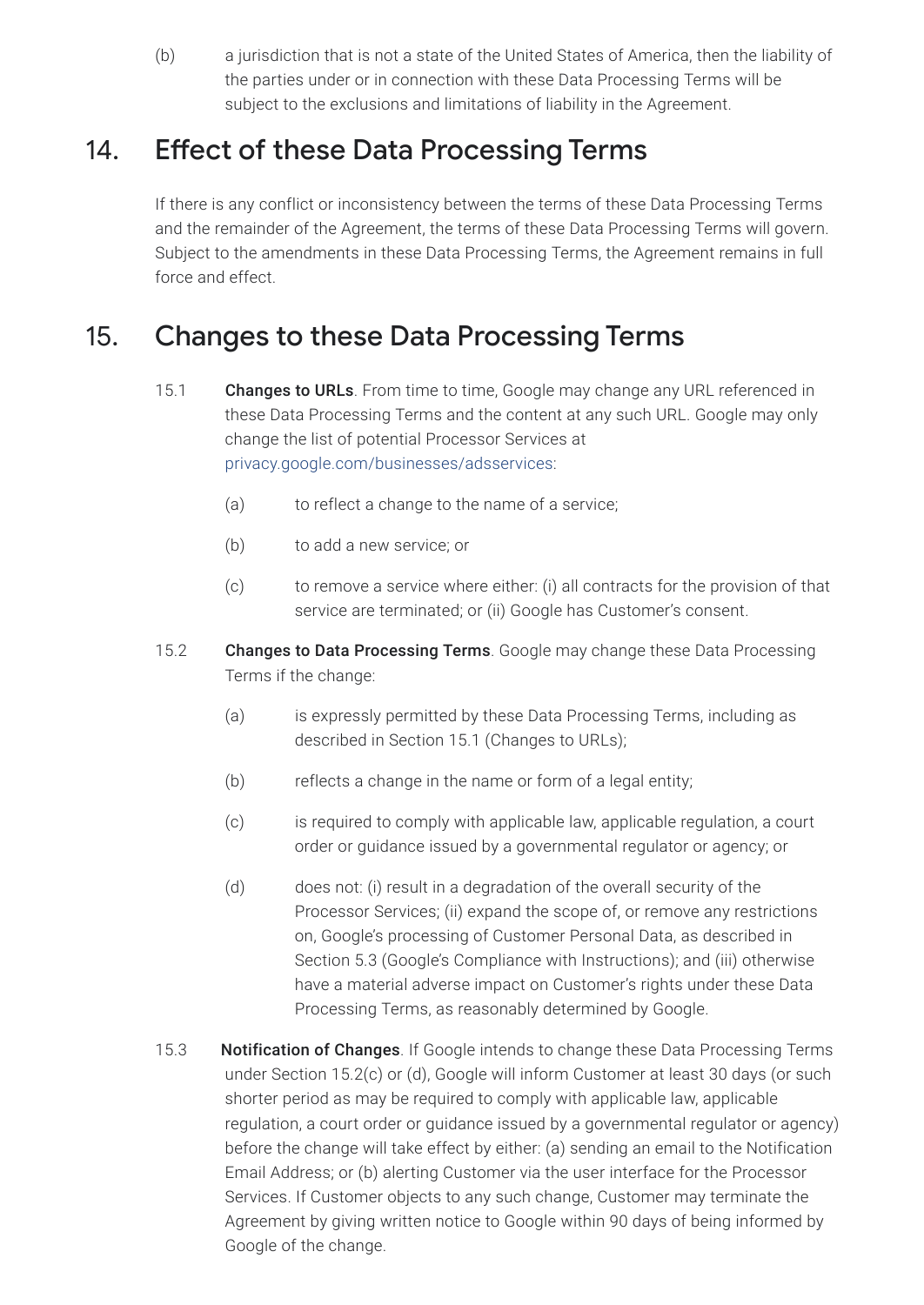# Appendix 1: Subject Matter and Details of the Data Processing Subject Matter

Google's provision of the Processor Services and any related technical support to Customer.

## Duration of the Processing

The Term plus the period from expiry of the Term until deletion of all Customer Personal Data by Google in accordance with these Data Processing Terms.

## Nature and Purpose of the Processing

Google will process (including, as applicable to the Processor Services and the instructions described in Section 5.2 (Customer's Instructions), collecting, recording, organising, structuring, storing, altering, retrieving, using, disclosing, combining, erasing and destroying) Customer Personal Data for the purpose of providing the Processor Services and any related technical support to Customer in accordance with these Data Processing Terms.

## Types of Personal Data

Customer Personal Data may include the types of personal data described at [privacy.google.com/businesses/adsservices](https://privacy.google.com/businesses/adsservices/).

## Categories of Data Subjects

Customer Personal Data will concern the following categories of data subjects:

- data subjects about whom Google collects personal data in its provision of the Processor Services; and/or
- data subjects about whom personal data is transferred to Google in connection with the Processor Services by, at the direction of, or on behalf of Customer.

Depending on the nature of the Processor Services, these data subjects may include individuals: (a) to whom online advertising has been, or will be, directed; (b) who have visited specific websites or applications in respect of which Google provides the Processor Services; and/or (c) who are customers or users of Customer's products or services.

# Appendix 2: Security Measures

As from the Terms Effective Date, Google will implement and maintain the Security Measures set out in this Appendix 2. Google may update or modify such Security Measures from time to time, provided that such updates and modifications do not result in the degradation of the overall security of the Processor Services.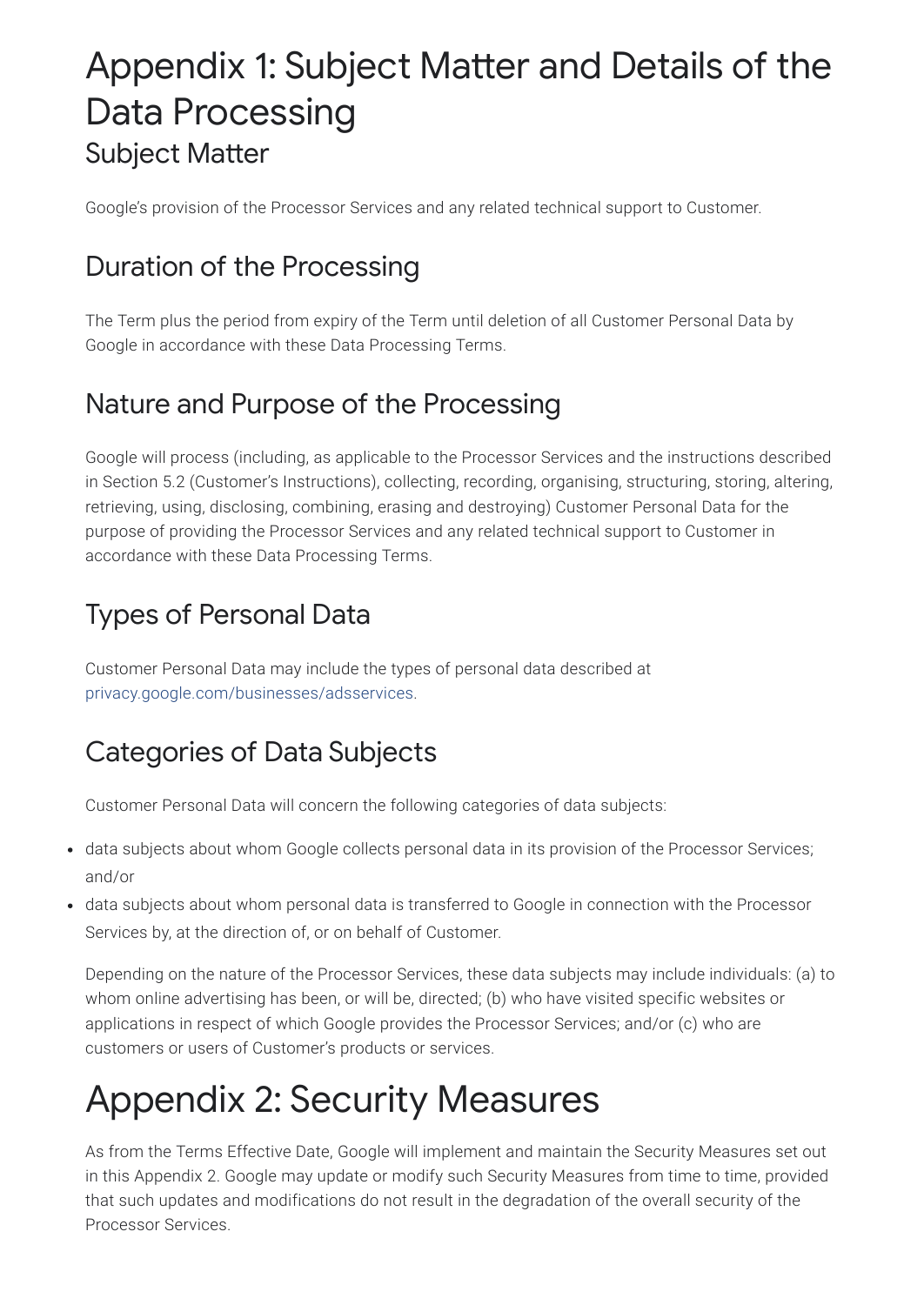#### 1. Data Centre & Network Security

#### (a) Data Centres.

Infrastructure. Google maintains geographically distributed data centres. Google stores all production data in physically secure data centres.

Redundancy. Infrastructure systems have been designed to eliminate single points of failure and minimise the impact of anticipated environmental risks. Dual circuits, switches, networks or other necessary devices help provide this redundancy. The Processor Services are designed to allow Google to perform certain types of preventative and corrective maintenance without interruption. All environmental equipment and facilities have documented preventative maintenance procedures that detail the process for and frequency of performance in accordance with the manufacturer's or internal specifications. Preventative and corrective maintenance of the data centre equipment is scheduled through a standard process according to documented procedures.

**Power**. The data centre electrical power systems are designed to be redundant and maintainable without impact to continuous operations, 24 hours a day, and 7 days a week. In most cases, a primary as well as an alternate power source, each with equal capacity, is provided for critical infrastructure components in the data centre. Backup power is provided by various mechanisms such as uninterruptible power supply (UPS) batteries, which supply consistently reliable power protection during utility brownouts, blackouts, over voltage, under voltage, and out-of-tolerance frequency conditions. If utility power is interrupted, backup power is designed to provide transitory power to the data centre, at full capacity, for up to 10 minutes until the diesel generator systems take over. The diesel generators are capable of automatically starting up within seconds to provide enough emergency electrical power to run the data centre at full capacity typically for a period of days.

**Server Operating Systems**. Google servers use hardened operating systems which are customised for the unique server needs of the business. Data is stored using proprietary algorithms to augment data security and redundancy. Google employs a code review process to increase the security of the code used to provide the Processor Services and enhance the security products in production environments.

Businesses Continuity. Google replicates data over multiple systems to help to protect against accidental destruction or loss. Google has designed and regularly plans and tests its business continuity planning/disaster recovery programs.

#### (b) Networks & Transmission.

Data Transmission. Data centres are typically connected via high-speed private links to provide secure and fast data transfer between data centres. This is designed to prevent data from being read, copied, altered or removed without authorisation during electronic transfer or transport or while being recorded onto data storage media. Google transfers data via Internet standard protocols.

**External Attack Surface**. Google employs multiple layers of network devices and intrusion detection to protect its external attack surface. Google considers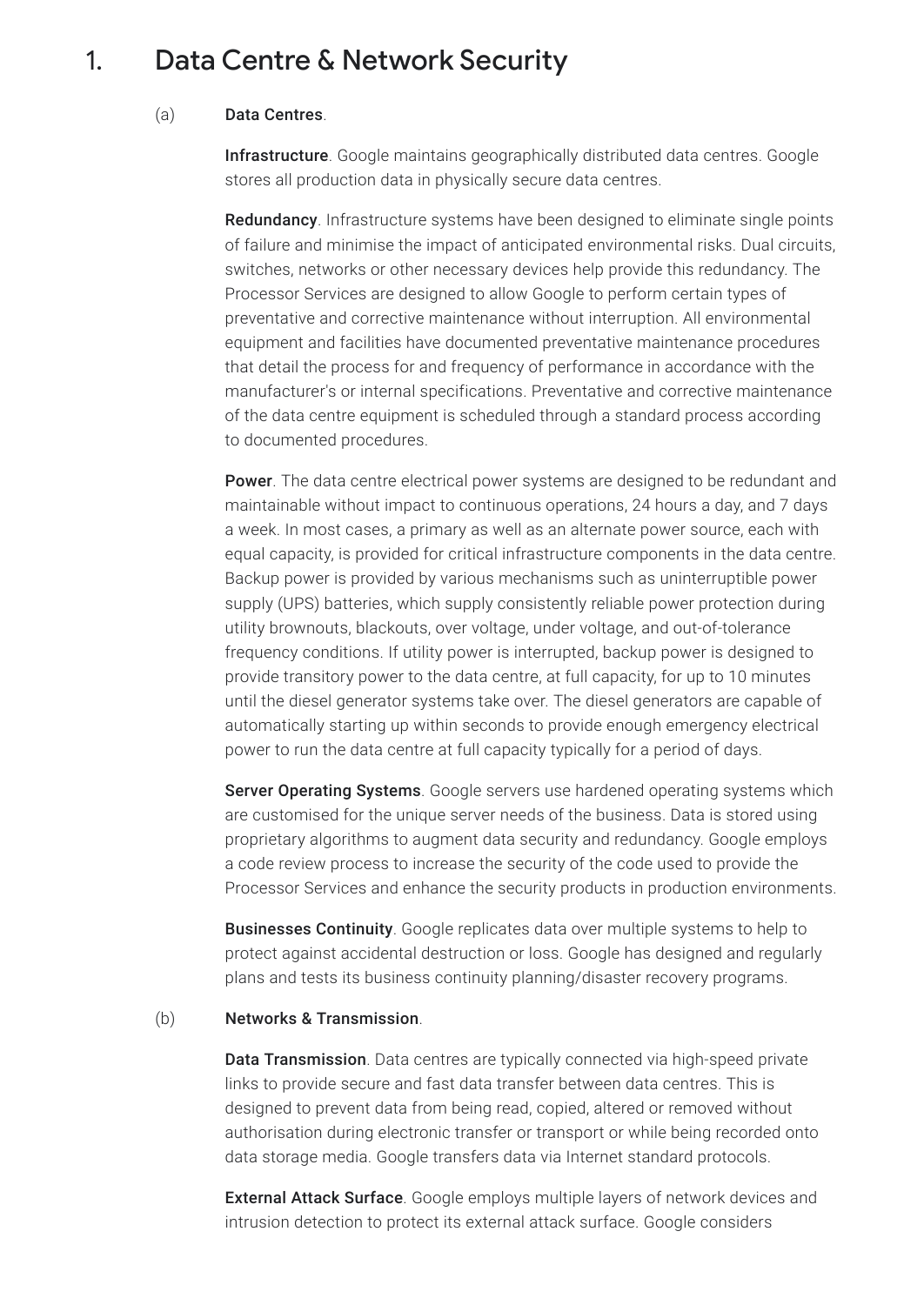potential attack vectors and incorporates appropriate purpose built technologies into external facing systems.

Intrusion Detection. Intrusion detection is intended to provide insight into ongoing attack activities and provide adequate information to respond to incidents. Google's intrusion detection involves:

- 1. Tightly controlling the size and make-up of Google's attack surface through preventative measures;
- 2. Employing intelligent detection controls at data entry points; and
- 3. Employing technologies that automatically remedy certain dangerous situations.

Incident Response. Google monitors a variety of communication channels for security incidents, and Google's security personnel will react promptly to known incidents.

Encryption Technologies. Google makes HTTPS encryption (also referred to as SSL or TLS connection) available. Google servers support ephemeral elliptic curve Diffie Hellman cryptographic key exchange signed with RSA and ECDSA. These perfect forward secrecy (PFS) methods help protect traffic and minimise the impact of a compromised key, or a cryptographic breakthrough.

### 2. Access and Site Controls

#### (a) Site Controls.

On-site Data Centre Security Operation. Google's data centres maintain an on-site security operation responsible for all physical data centre security functions 24 hours a day, 7 days a week. The on-site security operation personnel monitor Closed Circuit TV ("CCTV") cameras and all alarm systems. On-site security operation personnel perform internal and external patrols of the data centre regularly.

Data Centre Access Procedures. Google maintains formal access procedures for allowing physical access to the data centres. The data centres are housed in facilities that require electronic card key access, with alarms that are linked to the on-site security operation. All entrants to the data centre are required to identify themselves as well as show proof of identity to on-site security operations. Only authorised employees, contractors and visitors are allowed entry to the data centres. Only authorised employees and contractors are permitted to request electronic card key access to these facilities. Data centre electronic card key access requests must be made in advance and in writing, and require the approval of the requestor's manager and the data centre director. All other entrants requiring temporary data centre access must: (i) obtain approval in advance from the data centre managers for the specific data centre and internal areas they wish to visit; (ii) sign in at on-site security operations; and (iii) reference an approved data centre access record identifying the individual as approved.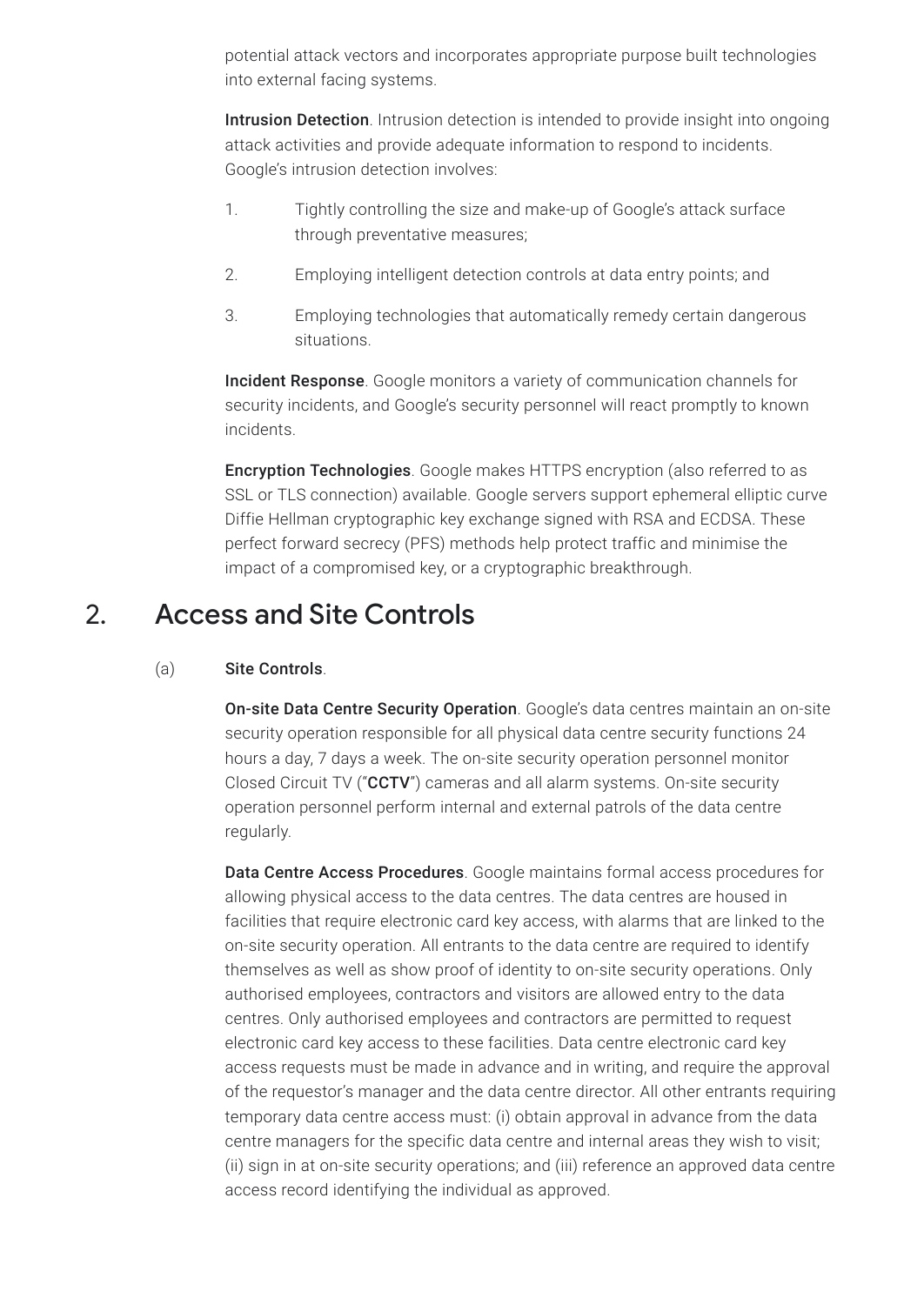On-site Data Centre Security Devices. Google's data centres employ an electronic card key and biometric access control system that is linked to a system alarm. The access control system monitors and records each individual's electronic card key and when they access perimeter doors, shipping and receiving, and other critical areas. Unauthorised activity and failed access attempts are logged by the access control system and investigated, as appropriate. Authorised access throughout the business operations and data centres is restricted based on zones and the individual's job responsibilities. The fire doors at the data centres are alarmed. CCTV cameras are in operation both inside and outside the data centres. The positioning of the cameras has been designed to cover strategic areas including, among others, the perimeter, doors to the data centre building, and shipping/receiving. On-site security operations personnel manage the CCTV monitoring, recording and control equipment. Secure cables throughout the data centres connect the CCTV equipment. Cameras record on-site via digital video recorders 24 hours a day, 7 days a week. The surveillance records are retained for at least 7 days based on activity.

#### (b) Access Control.

Infrastructure Security Personnel. Google has, and maintains, a security policy for its personnel, and requires security training as part of the training package for its personnel. Google's infrastructure security personnel are responsible for the ongoing monitoring of Google's security infrastructure, the review of the Processor Services, and responding to security incidents.

Access Control and Privilege Management. Customer's administrators and users must authenticate themselves via a central authentication system or via a single sign on system in order to use the Processor Services.

Internal Data Access Processes and Policies - Access Policy. Google's internal data access processes and policies are designed to prevent unauthorised persons and/or systems from gaining access to systems used to process personal data. Google aims to design its systems to: (i) only allow authorised persons to access data they are authorised to access; and (ii) ensure that personal data cannot be read, copied, altered or removed without authorisation during processing, use and after recording. The systems are designed to detect any inappropriate access. Google employs a centralised access management system to control personnel access to production servers, and only provides access to a limited number of authorised personnel. LDAP, Kerberos and a proprietary system utilising SSH certificates are designed to provide Google with secure and flexible access mechanisms. These mechanisms are designed to grant only approved access rights to site hosts, logs, data and configuration information. Google requires the use of unique user IDs, strong passwords, two factor authentication and carefully monitored access lists to minimise the potential for unauthorised account use. The granting or modification of access rights is based on: the authorised personnel's job responsibilities; job duty requirements necessary to perform authorised tasks; and a need to know basis. The granting or modification of access rights must also be in accordance with Google's internal data access policies and training. Approvals are managed by workflow tools that maintain audit records of all changes. Access to systems is logged to create an audit trail for accountability. Where passwords are employed for authentication (e.g. login to workstations),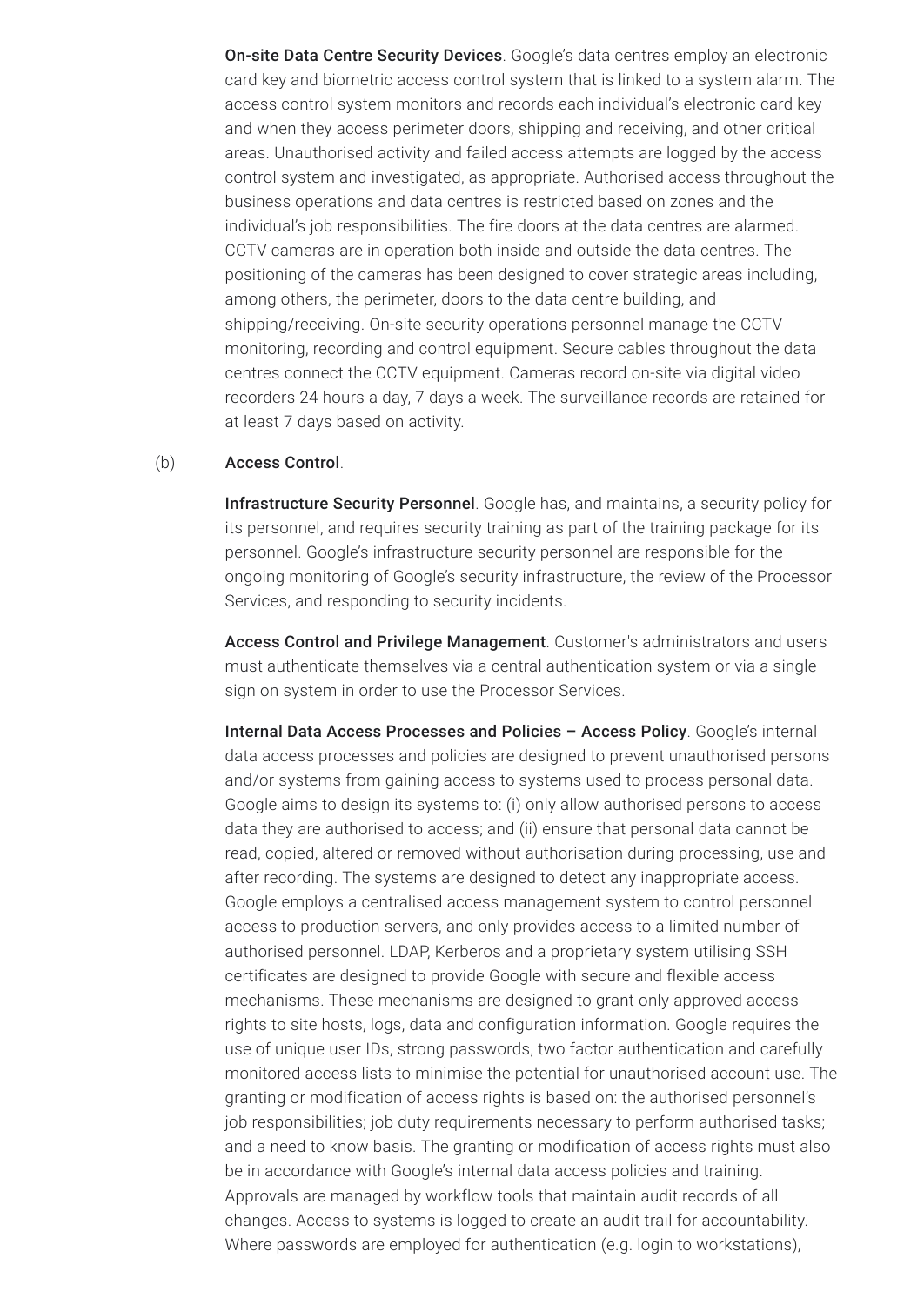password policies that follow at least industry standard practices are implemented. These standards include restrictions on password reuse and sufficient password strength.

### 3. Data

#### (a) Data Storage, Isolation & Authentication.

Google stores data in a multi-tenant environment on Google-owned servers. Data, the Processor Services database and file system architecture are replicated between multiple geographically dispersed data centres. Google logically isolates each customer's data. A central authentication system is used across all Processor Services to increase uniform security of data.

#### (b) Decommissioned Disks and Disk Destruction Guidelines.

Certain disks containing data may experience performance issues, errors or hardware failure that lead them to be decommissioned ("Decommissioned Disk"). Every Decommissioned Disk is subject to a series of data destruction processes (the "Data Destruction Guidelines") before leaving Google's premises either for reuse or destruction. Decommissioned Disks are erased in a multi-step process and verified complete by at least two independent validators. The erase results are logged by the Decommissioned Disk's serial number for tracking. Finally, the erased Decommissioned Disk is released to inventory for reuse and redeployment. If, due to hardware failure, the Decommissioned Disk cannot be erased, it is securely stored until it can be destroyed. Each facility is audited regularly to monitor compliance with the Data Destruction Guidelines.

### 4. Personnel Security

Google personnel are required to conduct themselves in a manner consistent with the company's guidelines regarding confidentiality, business ethics, appropriate usage, and professional standards. Google conducts reasonably appropriate backgrounds checks to the extent legally permissible and in accordance with applicable local labor law and statutory regulations.

Personnel are required to execute a confidentiality agreement and must acknowledge receipt of, and compliance with, Google's confidentiality and privacy policies. Personnel are provided with security training. Personnel handling Customer Personal Data are required to complete additional requirements appropriate to their role. Google's personnel will not process Customer Personal Data without authorisation.

### 5. Subprocessor Security

Before onboarding Subprocessors, Google conducts an audit of the security and privacy practices of Subprocessors to ensure Subprocessors provide a level of security and privacy appropriate to their access to data and the scope of the services they are engaged to provide. Once Google has assessed the risks presented by the Subprocessor then, subject always to the requirements set out in Section 11.3 (Requirements for Subprocessor